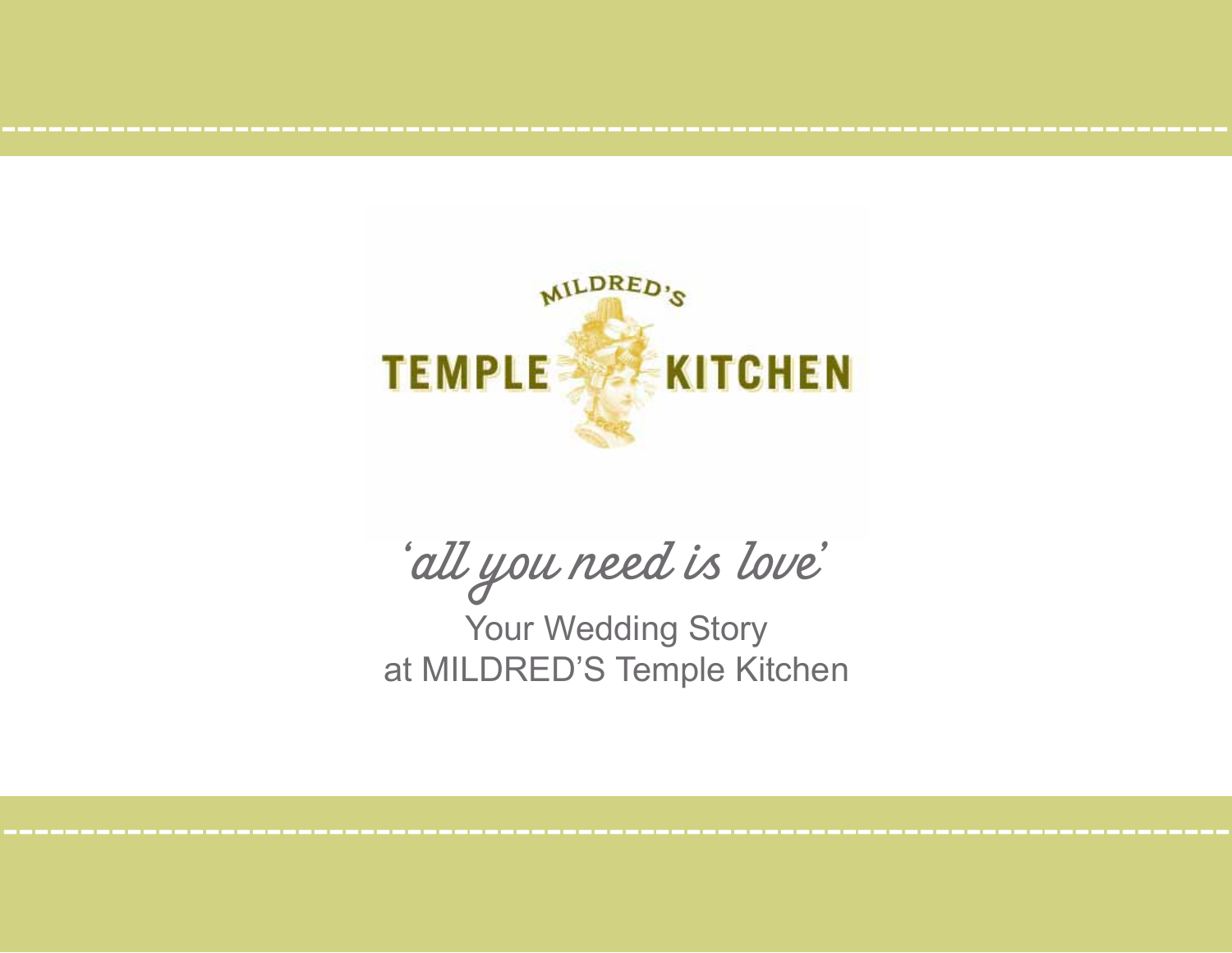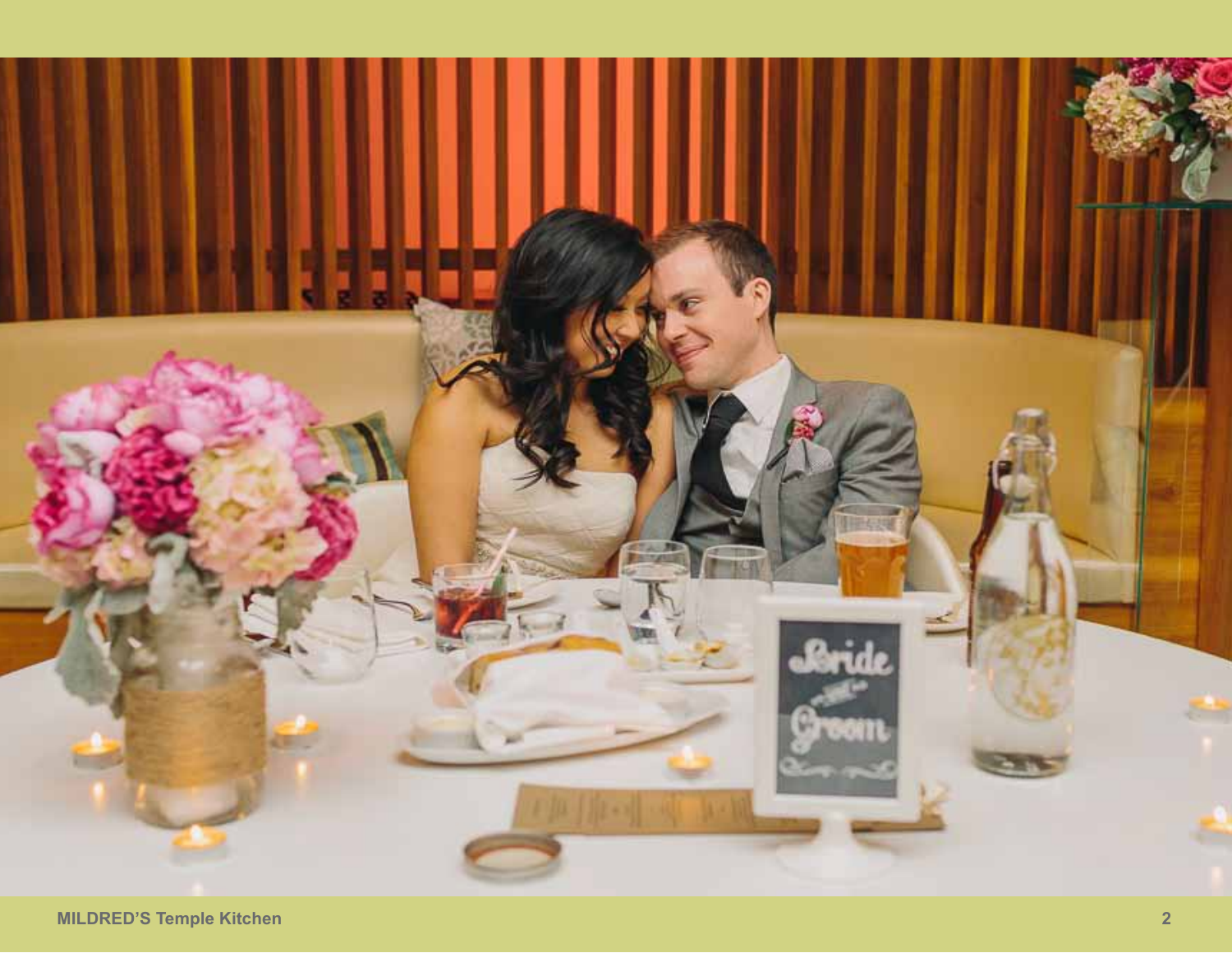*our approach to celebrations*

Our love for food, people and the simple pleasures of the table brings families, friends and colleagues together at **MILDRED'S Temple Kitchen.** Our Guest Services Team is here to guide you through the planning of your perfect day, and make entertaining as enjoyable for you as for your guests.

**MILDRED'S Temple Kitchen** can accommodate up to 100 guests for full service sit-down dinners, and up to 200 guests for cocktail style receptions. Our patio holds up to 45 guests.

Included in this package are sample menus, booking procedures and information on additional services to make your event a memorable one. Let us make your celebration a lasting memory.

> (416) 588.5695 michael@templekitchen.com

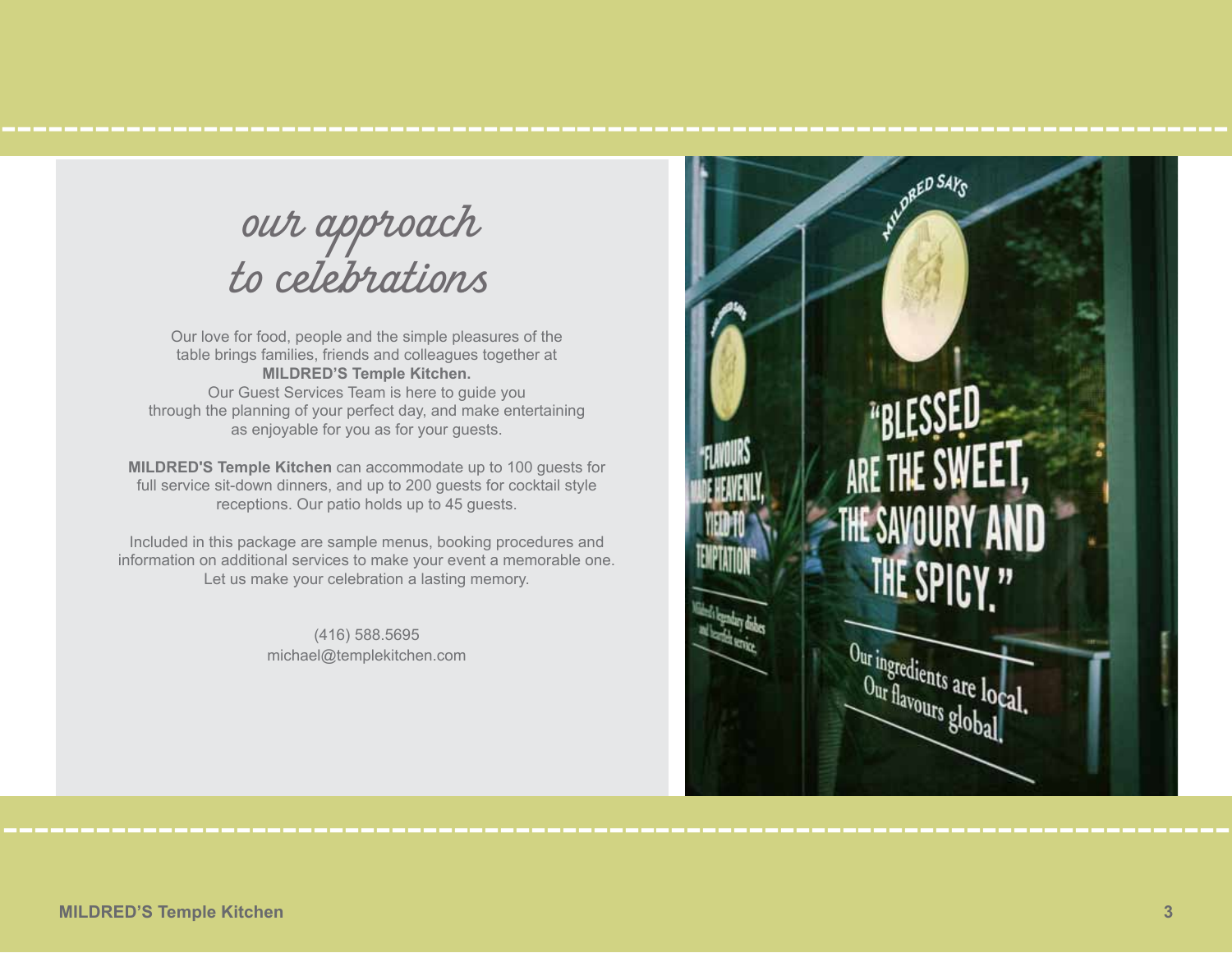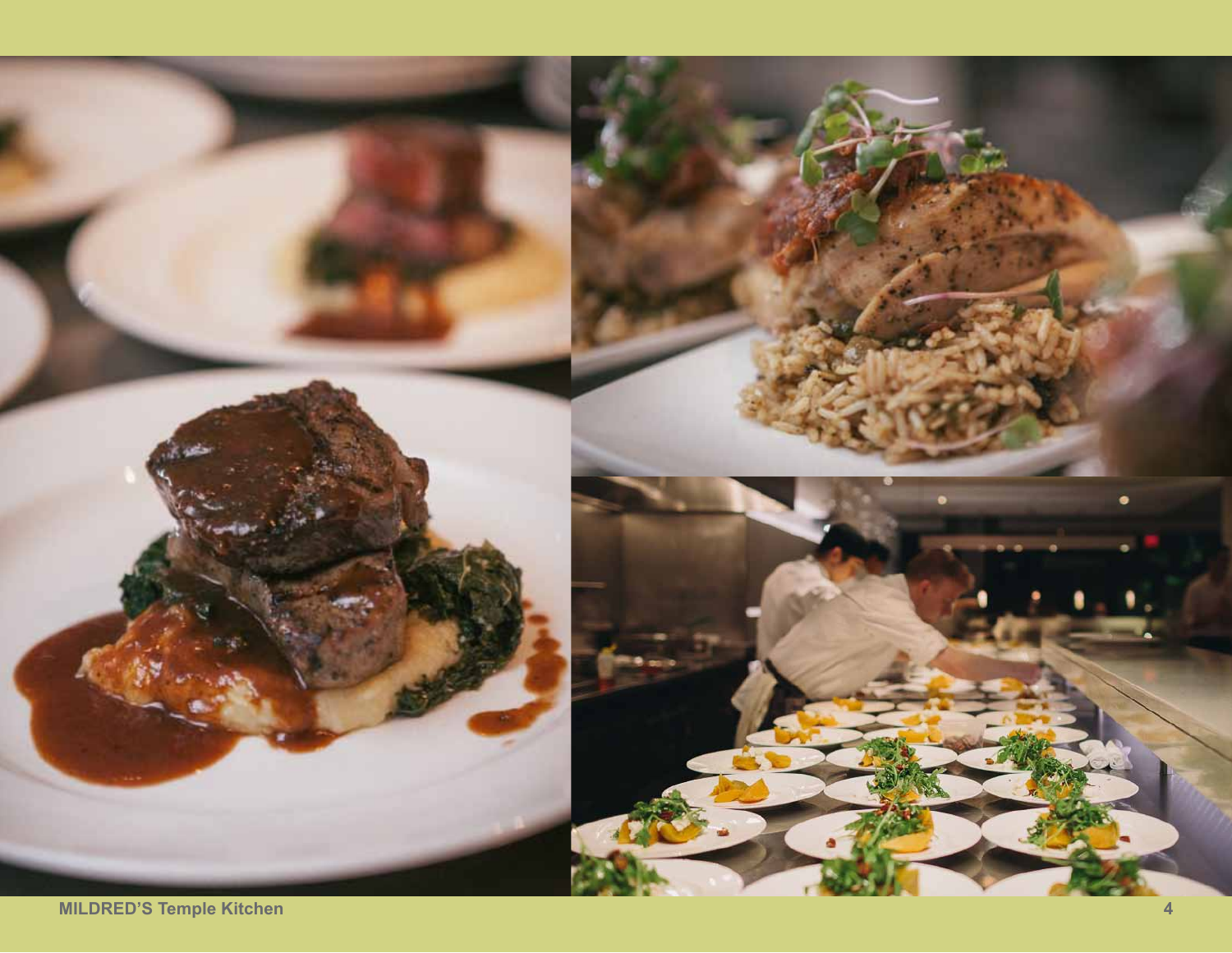*Sit Down service*

*On the Table* Mildred's Still and Sparkling Filtered Water Housemade Parkerhouse Rolls with Sweet Butter

*To Whet the Appetite (you may choose one for your menu)*

> Chef's seasonal soup - Italian bread soup

- Corn and Jalapeño soup

*starters (choose one for your menu)*

Salad of mixed greens, dried fruits, seeds and honey-dijon vinaigrette

> - Warm beet salad with goat's cheese and frisée

- Tomato and chevre with scallion emulsion and baby arugula

- Heirloom carrot and ancient grain salad with golden raisin vinaigrette, pistachio and feta

*indulge your taste buds (you may choose three for your menu)*

5 spice roasted chicken breast with butternut squash purée and a melange of wild rice, leeks, grapes, pumpkin seeds and soy caramel

- Roasted angus beef striploin with garlic mashed potatoes, sautéed greens and caramelized onion-mustard jus.

- Pan seared trout with a ragoût of leak, fennel, spinach, potato and pernod tomato broth

- Kimchi buttered trout with edamame purrée, crisp vegetable slaw and buttermilk-poppy seed vinaigrette

- Maple-mustard brined pork loin with buttermilk mashed sweet potato, braised greens and green apple vinaigrette

- Mushroom farro "risotto" with a sunny egg and herb butter crostino

-------------------------------------------------------------------------------

*The Sweet Finale (you may choose one for your menu)*

Chocolate Marquis with chantilly cream, cherry compote and almond brittle

- Nutella semifreddo with bourbon maple Syrup, chantilly cream and hazelnut biscotti crumb

- MILDRED'S famous profiteroles filled with Lindt milk chocolate and drizzled with warm chocolate and caramel sauces

> - Banofee pudding in a mason jar

> > *Coffee & Tea Service*

*Here's a sample offering to inspire the tastes and needs of you and your guests*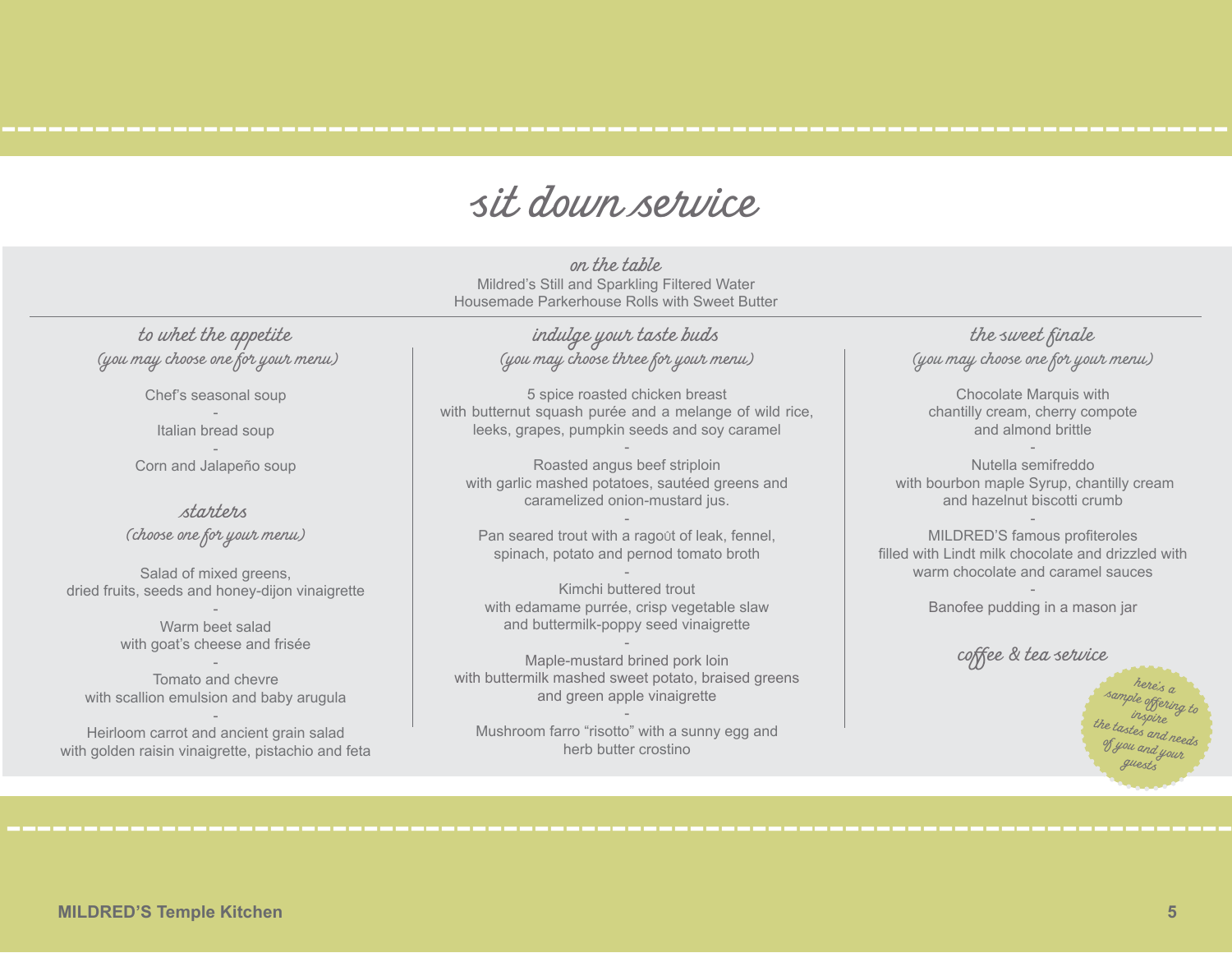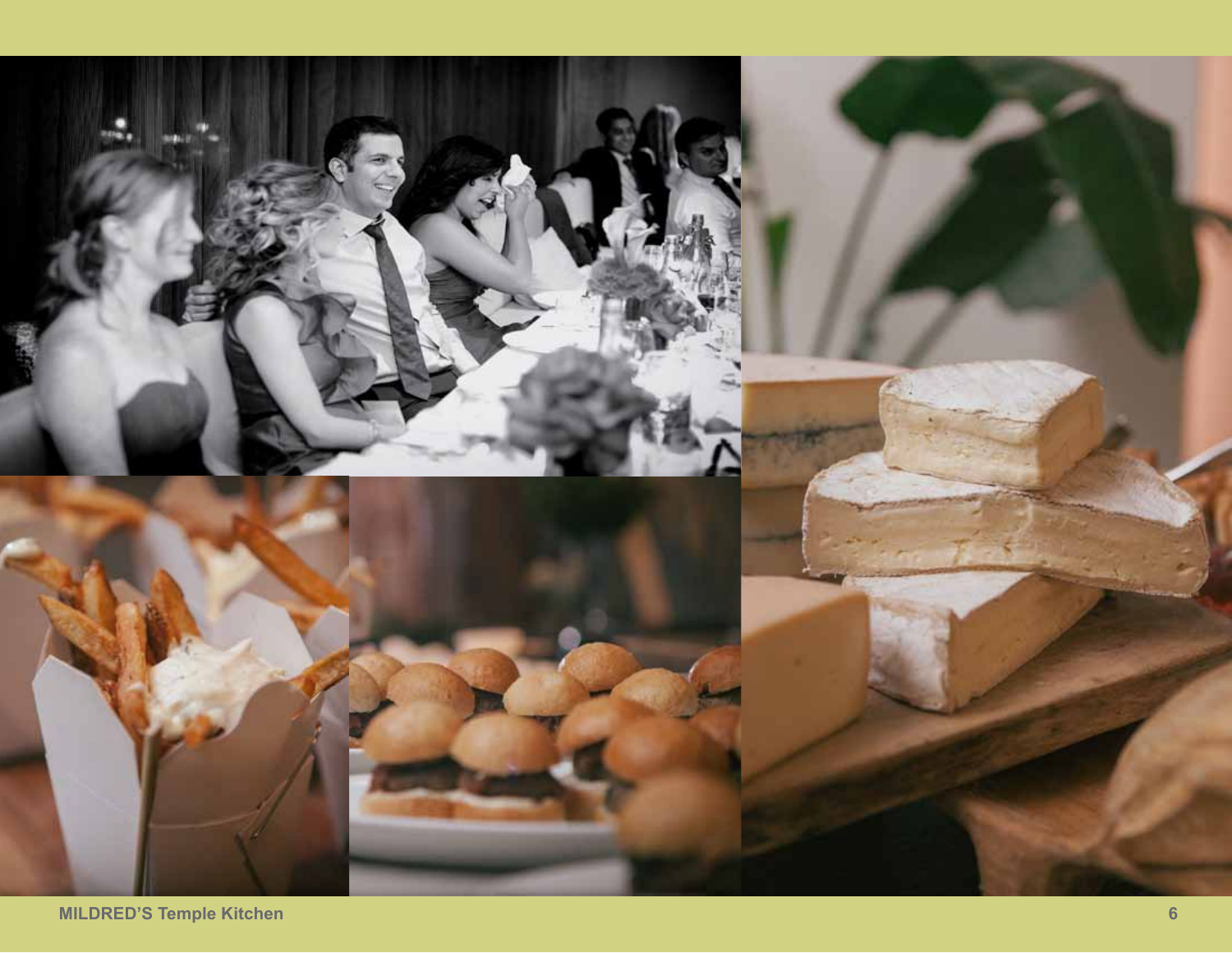# *Hors d'Oeuvres& Other Delightful Small Bites*

*Mildred's*

*Hors d'Oeuvres*

*are playfully*

*presented*

*to tickle the* 

*taste buds*

 *and please*

*the eye*

## *something for everyone* • Yuzu compressed melon with basil and jalapeno

- MTK shrimp and crab cakes
- Seasonal soup shooters, hot and cold
- Open face grilled cheese with tomato relish
- Fried cauliflower pakoras with pomegranate molasses
- Oxtail croquettes w/scallion emulsion
- Empanada, veggie or beef

### *skewers*

- Piri piri chicken
- Chimichuri shrimp
- Beef carpaccio on a bread stick
- Thai beef skewer
- Veggie skewer

- *spoons* Mushroom farro with grana padano
- Trout tartar with citrus and apple
- Tomato and chevre with scallion emulsion
- Gnocchi with oxtail gravy and cheese curds
- Steak and mash w/ jus

-------------------------------------------------------------------------------

 *sliders*  • MTK burger • Pulled pork (served on our homeade pain au lait buns)

*frites* • MTK frites and aioli • Steak frites and aioli • Poutine

### *the stations*  • For the love of cheese • Fruits and veggies

• An ode to flatbreads • Seasonal oysters • Sweet Sweets

 **MILDRED'S Temple Kitchen 7**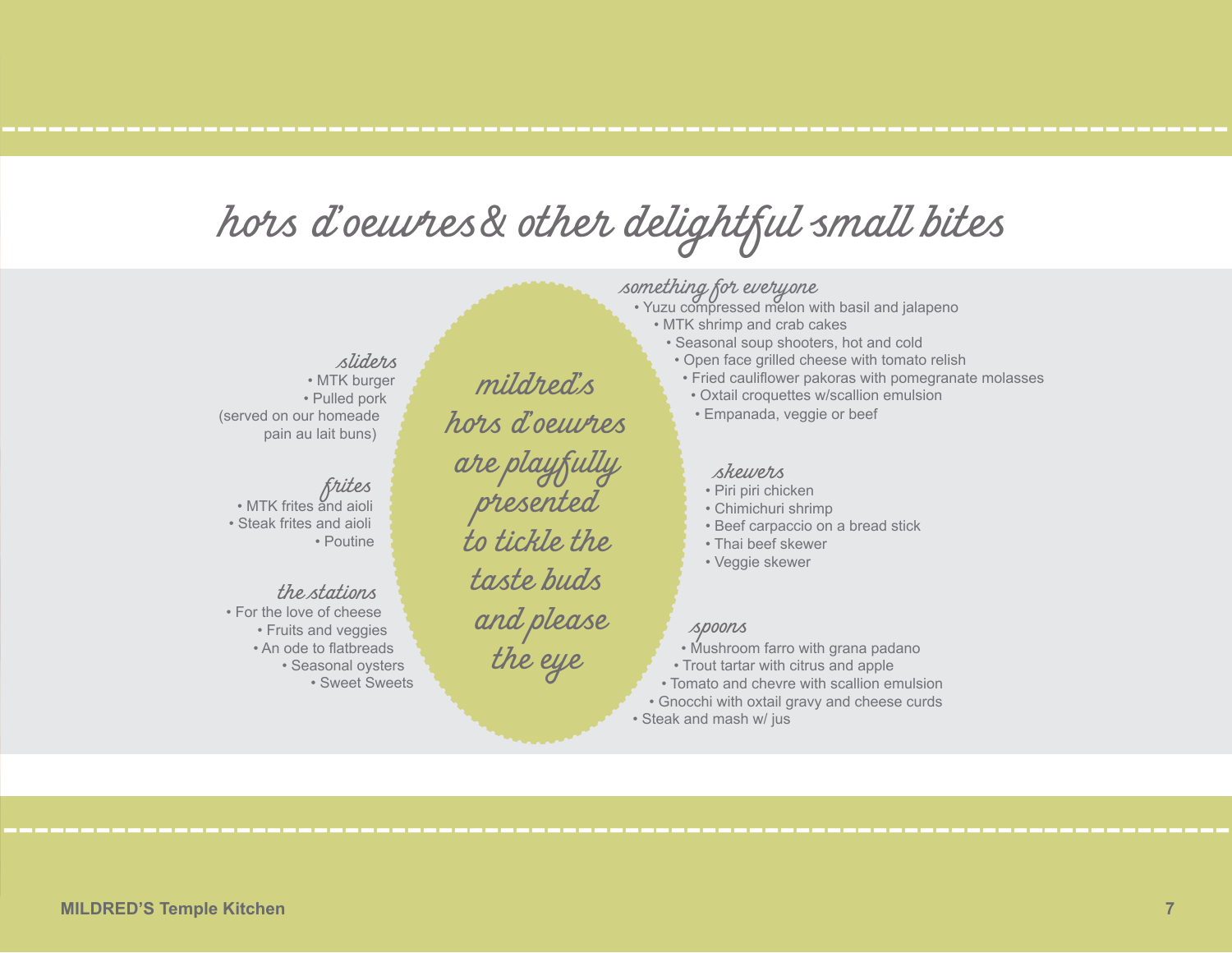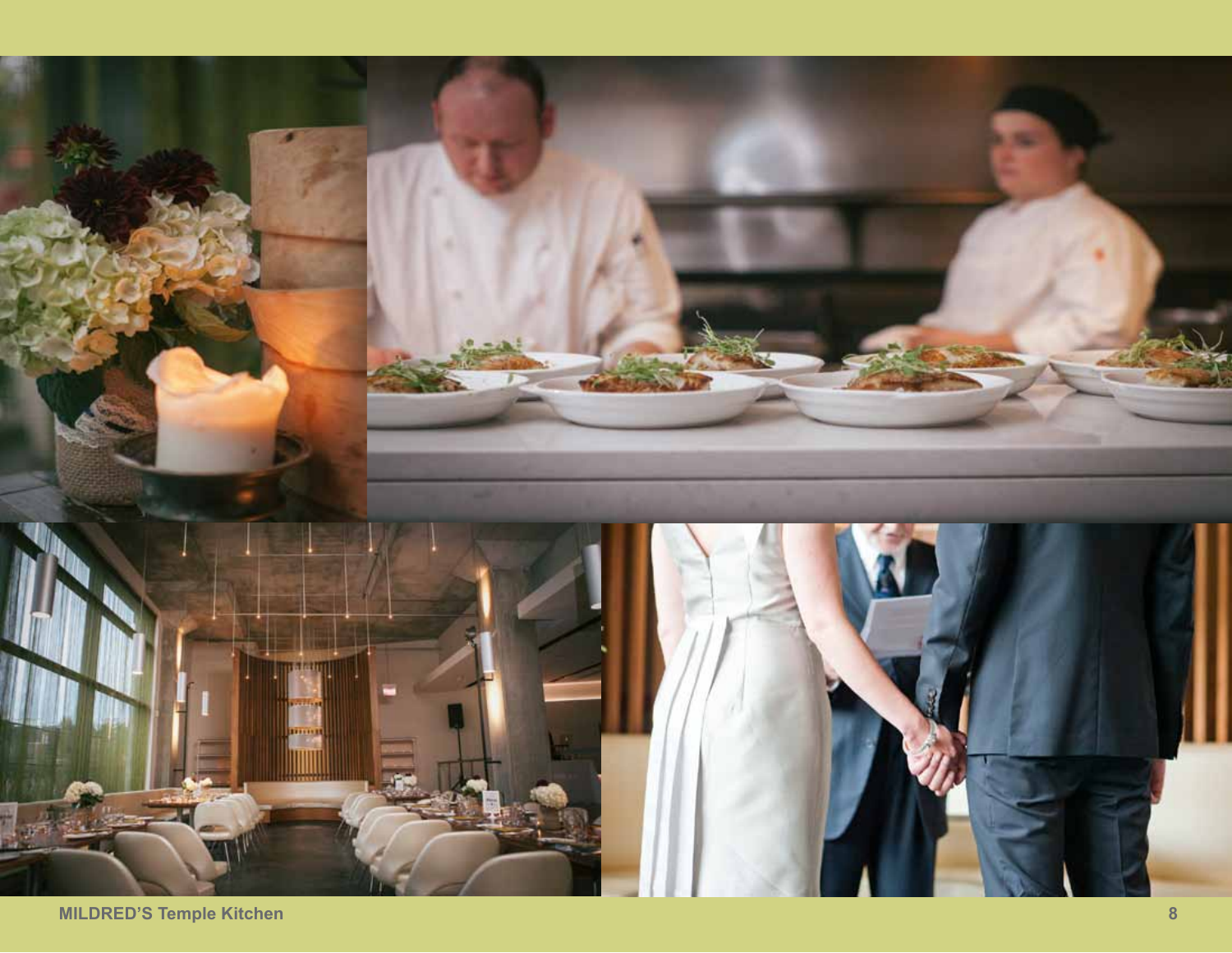*Little touches*

Mildred is all about the details that make your special day come true!

-------------------------------------------------------------------------------

### *Chalkboard Artist*

Included in your room fee is access to our 3 chalkboards. We have a resident artist who is happy to display, from our selection of designs, a work of art for you and your guests.

*Table Seating Chart*

Our front chalkboard is perfect for a beautiful seating chart. Please see a sample of designs to choose from.

*priced accordingly*

*Menu Design & Printing*

Included in your room fee is a selection of template menus for your event. For events up to 100 guests the basic menu design is included in your room rental fee.

*Table Number Design & Printing*

If you would like our staff to print and place table numbers on the tables there is a selection of options to choose from.

*priced accordingly*

*AV Equipment*

On site we have a variety of AV equipment for your use. Should you require additional AV we are happy to help.

*priced accordingly* 

*Scotch Tasting*

Mildred's loves to host unique experiences for you and your guests. We can provide a whiskey afficiondo who will explain the intricate details to nosing Whiskey or Scotch.

This will include glassware, staff, and beverage samples up to 25 guests.

*priced accrodingly*

*Additional set-up*

Included in your room rental fee is our standard décor. This includes tableware, flatware, linen napkins, candles, and seasonal decorations. Should you require additional set-up, place cards, floral arrangements, favours, etc., our team is more than happy to help.

*priced accordingly*

*Extended bar/satelite bar*

Your event passes by faster than you would like. Extend the bar service and continue to enjoy the night. Have a substantial amount of guests during a cocktail reception? We can open a second bar to better suit your guests needs.

*priced accordingly*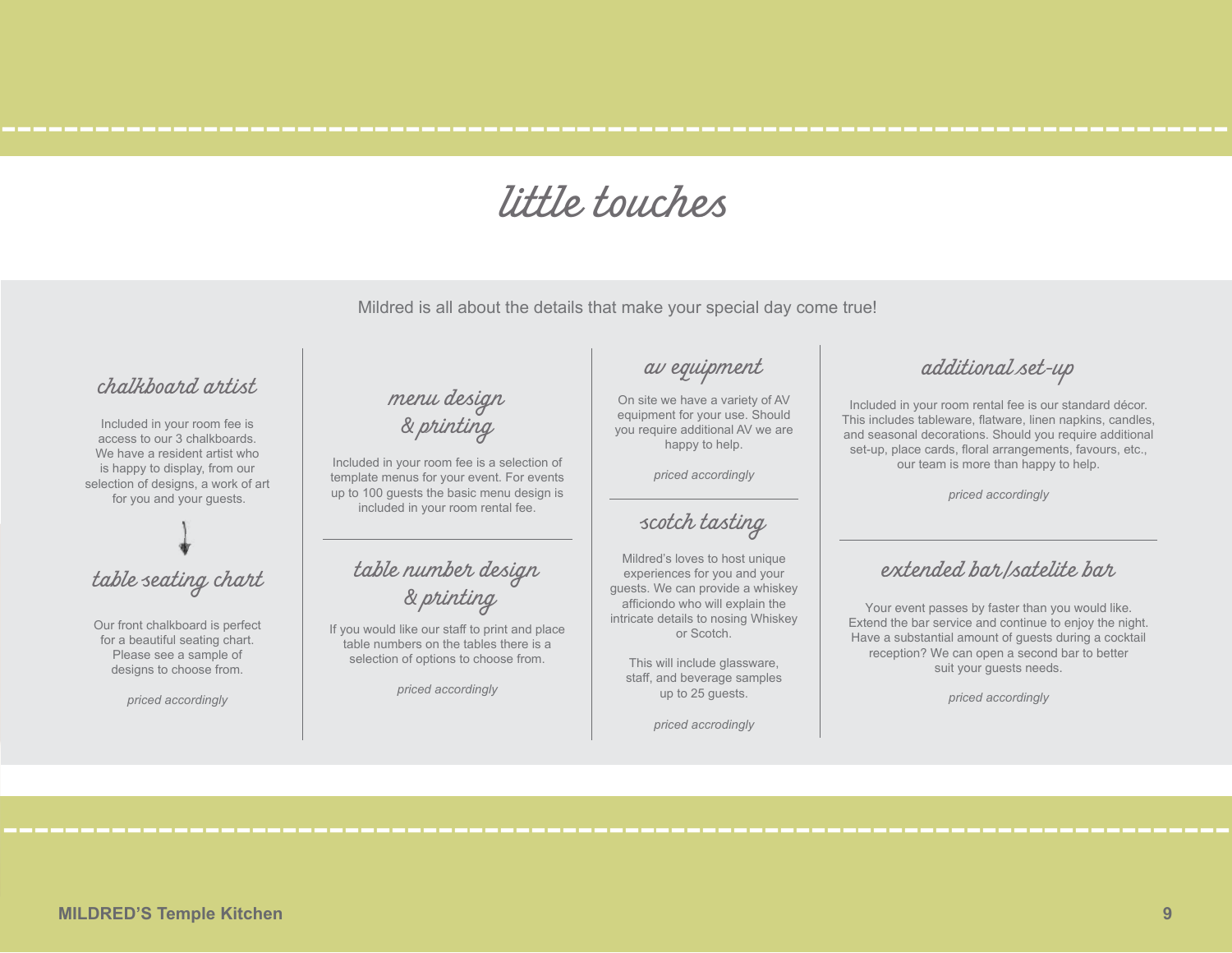# *MiLdrED's top 10 Event planning tips*



How many guests will be a part of your celebration?

Keep in mind that the amount of guests you invite factors into your cost - be it big or small.

*2. Lead time* 

Book your date early to allow sufficient time to place and secure your preferred vendor **MILDRED'S Temple Kitchen** is available for special events Monday to Friday and Dinner from Monday to

Sunday with t

*3. Save-the-Date!*

Let your guests know about your big day well in advance! Send your save-the-dates a few months before you send out your invitations.

Include your wedding website link where guests can find more information.

*4. Invitations*

One of the biggest elements of your day! It provides your guests with all the crucial information that they need to know.

*5. Guests List & RSVP*

When you send out your invitations, 2 months prior to, ask your guests to RSVP by a specific date – take the guesswork out of how many will attend and avoid paying for those who don't.

*6. Type of Event*

Will you be having a sit-down dinner? Or will you be having a cocktail reception? In your invitation, let your guests know what type of event they will be attending.

*7. what shall I wear?*

Let your guests know in advance how formal or informal your would like your event to be. This way, they will not feel uncomfortable showing up in their pajamas.

*(The design of your invitation should reflect your desired dress code)*

*8. Divide and Conquer!*

Don't mess with stress! Recruit your friends and family to get through the "to do" list. But don't over burden them with tasks! Make planning the event an event - have several fun snacks and beverages made ready on the side!

-------------------------------------------------------------------------------

*9. Party Favours*

Have your guest leave with a memory of your celebration. One great idea is to send-off your guests with a jar of your favourite homemade jam or chutney – be sure to check what is in season!

*10. Responsible Host*

Encourage your guests to take public transit or taxi to and from your event. Send out a TTC token or taxi information with your invitation.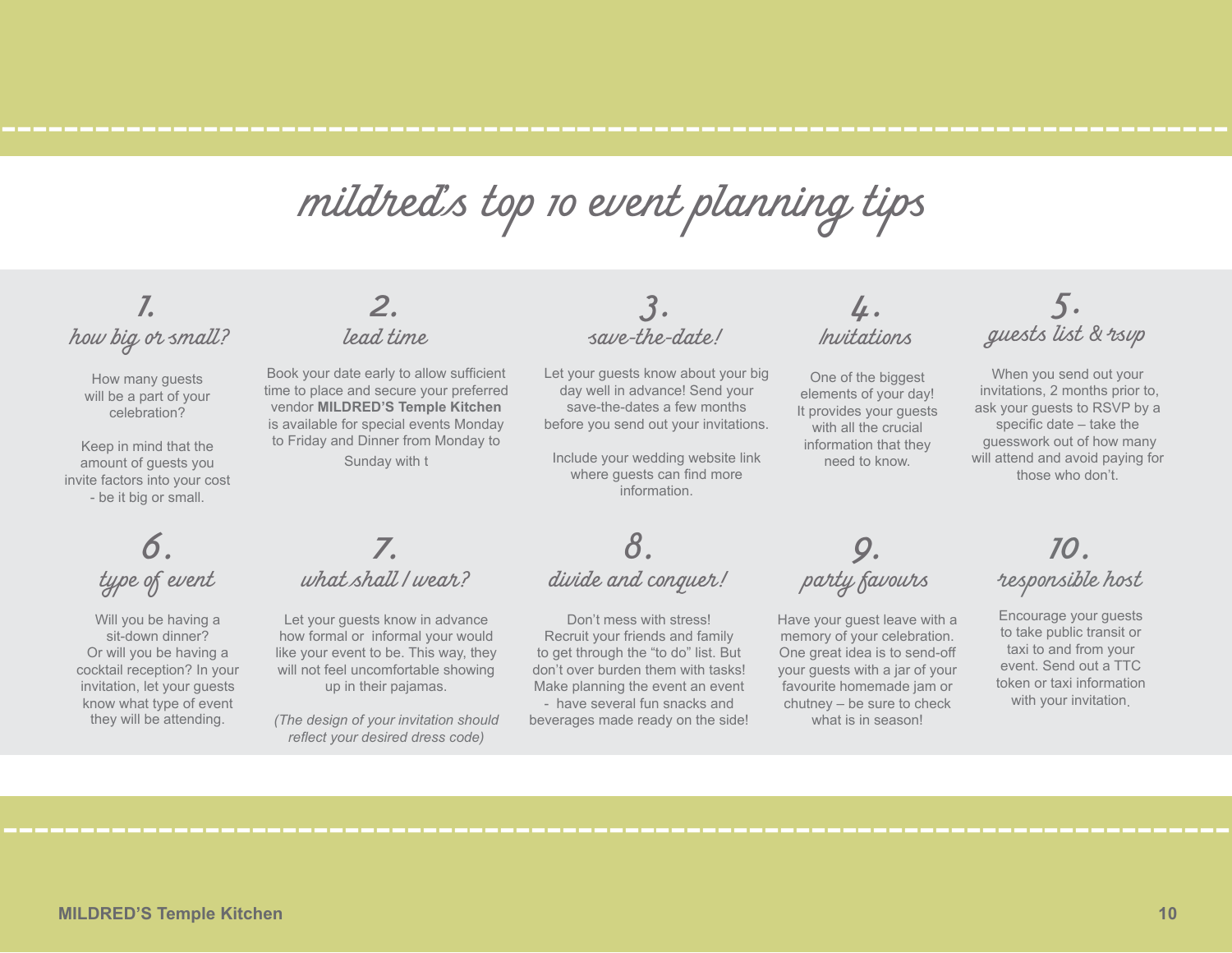## *testimonials*

We take pride in the work and effort that is put into your special event. Here are a few kind words from past events.

-------------------------------------------------------------------------------

**"**Mildred's was the perfect venue for our June wedding. The food, the staff, everything wowed us! As a couple we love to cook, cocktail, entertain and laugh and that's what we wanted our wedding to feel like - a really fabulous supper club. Great food and drinks and very intimate... Every detail was looked after, no request too big and they made us feel amazing and well cared for. Congratulations on your wedding, and we highly recommend the family at MTK!**"**

*- Neil and rachel*

**"**The food was inspired and beautifully presented...there were no hidden charges. They delivered exactly what they promised, and more. To say it came off without a hitch is an understatement. Mildred's said, *"We'll take care of it, and it will be right."* And so it was. All that remained was the memory of a perfect day.**"**

*- Denis and Kim*

**"**MTK hosted our New Year's Eve wedding ceremony, reception, dinner and party all under one roof perfectly. The aisle was set for us to walk down underneath the twinkling ceiling point lights and then back again to the bar shortly after the "I-do's" to raise a glass immediately with our guests. We're not sure, but MTK may be hiring ninjas to serve: barely seen or heard, but anticipating everyone's movements and needs at every turn. The Kitchen in this temple is a marvel and not to be missed; many of our guests exclaimed, "This is not a wedding dinner. This is, like, a real dinner; I love this food!"**"**

*- Hil and Ros*

**"**Everything at MILDRED'S Temple Kitchen contributed to a perfect evening, the staff, food and ambience. At the event the staff were more than accomodating always ready to help and very pleasant. This is definitely an oasis in the midst of the busyness in life. And you all do it so well despite the busyness at your venue. Thank you so much once agan.**"**

*- romany (mother of the bride)*